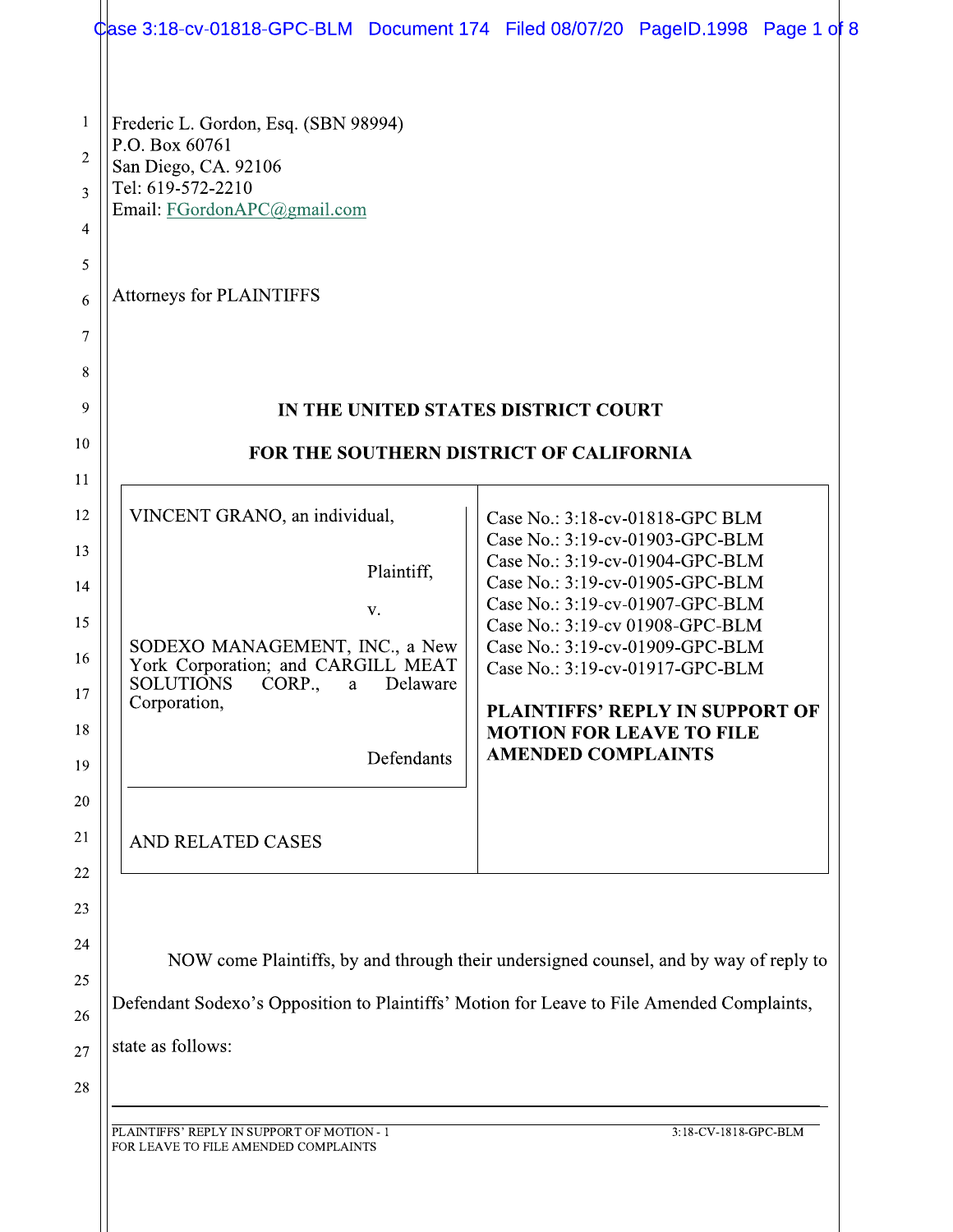### $\mathbf I$ . **Introduction**

PC-BLM Document 174 Filed 08/07/20 Pa<br> **I.** Introduction<br>
s to reframe the issue by claiming that "negligently<br>
icient to support a claim for punitive damages. Planeal justifies their move to add punitive damages.<br>
struct Sodexo attempts to reframe the issue by claiming that "negligently preparing hamburgers  $\vert \vert$ for one meal" is insufficient to support a claim for punitive damages. Plaintiffs are not arguing  $\vert \vert$ that a single, ill-fated meal justifies their move to add punitive damages. Instead, it is Sodexo's  $\mid$ knowing refusal to construct a safe cooking method for hamburgers during the T8 years leading  $\vert$ up to the October 21, 2017 incident that warrants allowing a jury the option to award punitive  $\vert$ damages against it.

Sodexo had specific knowledge since the 1993 Jack In The Box (JITB) outbreak of the  $\vert$ potentially fatal consequences of serving undercooked ground beef to consumers. Despite the knowledge of the high health risks of undercooked ground beef, especially for a susceptible  $\vert$ USMC recruit population, Sodexo spent 18 years maintaining the haphazard operation at MH  $\vert$ 569 thoroughly described in Plaintiffs' motion without any validation of its cooking process or  $\vert$  $\text{surface}$  oversight to ensure end-product cook temperatures, Sodexo's only process control, were properly taken and recorded.

That Sodexo only faces hability now is not attributable to a sudden, isolated change in its  $\vert$ behavior on October 21, 2017; its claim that it safely cooked millions of burgers in its 18 years  $\vert$ of service at USMC merely reflects that no other large outbreaks came to the attention of public  ${\tt health\, departments.}$  The catastrophic injuries suffered by Plaintiffs due to the meal Sodexo served  $\vert \vert$ them on that day were a long time coming: it was only a matter of time before Sodexo received a shipment of *E. coli* OT57:H7 contaminated patties from its supplier and its unvalidated, poorly

<u> 1989 - Andrea Barbara, amerikana amerikana amerikana amerikana amerikana amerikana amerikana amerikana amerika</u>

 $\mathbf{1}$ 

 $\overline{2}$ 

3

 $\overline{4}$ 

5

6

 $\overline{7}$ 

 $8\,$ 

9

10

 $11$ 

12

-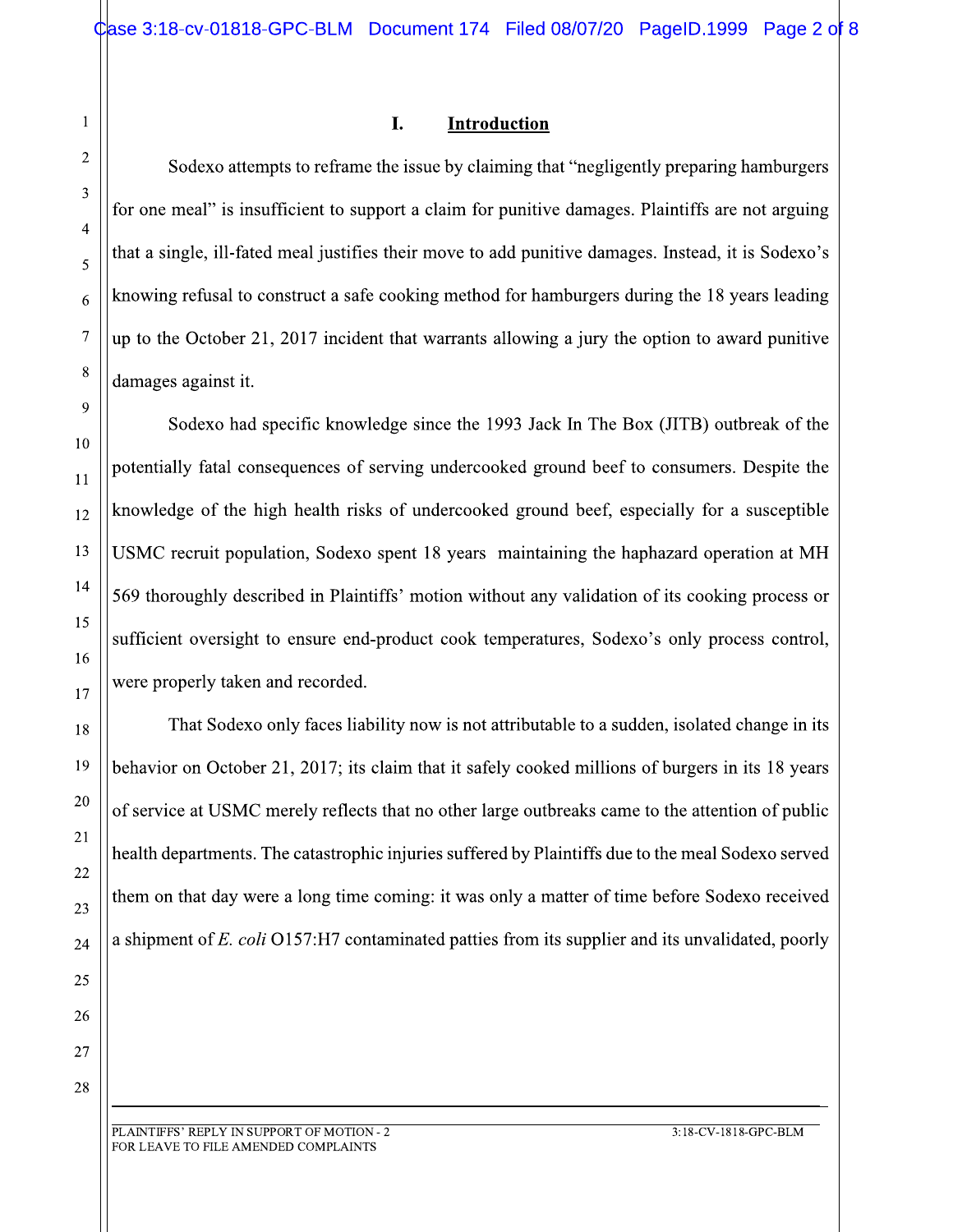overseen cooking process allowed undercooked patties to poison an estimated 243 susceptible recruits. $<sup>1</sup>$ </sup>

### II. **Argument**

# 1. JITB's current food safety system is an example of the level of control necessary to ensure consistently safe hamburgers and stands in stark contrast to Sodexo's woefully inadequate hamburger cooking process.

The JITB outbreak put the entire industry on notice of the risks of serving undercooked ground beef to consumers almost three decades ago. Snyder acknowledged this transformative moment in her deposition, saying food service providers must be "eternally vigilant" in their handling, preparing, and serving of ground beef. Post-JITB outbreak, the industry understood with new urgency the need to install process controls to ensure that ground beef patties were thoroughly cooked to eliminate  $E$ . *coli*  $O157$ : H7 before serving to consumers.

E. coli outbreaks linked to hamburgers have become far less common because commercial food providers learned from and applied the JITB lessons. In Plaintiff's motion, JITB is not the absolute requirement of what Sodexo would have needed to do to have an adequate process for hamburger manufacturing. Instead, JITB's food safety process is emblematic of the type of multiple control point systems that the industry adopted for hamburger preparation after the JITB outbreak. However, when asked why Sodexo did not use process controls like the ones JITB used, district manager David Bowser simply replied, "I don't know

26

27

28

 $\mathbf 1$ 

 $\overline{2}$ 

3

4

5

6

 $\overline{7}$ 

8

9

10

11

12

13

14

15

16

17

18

19

20

21

22

23

24

<sup>&</sup>lt;sup>1</sup> See Exhibit A, Amelia Keaton, CDC, "Epi-Aid Trip Report: Outbreak Investigation of Shiga toxin-producing Escherichia coli Infections; Epi-Aid 2018-16," (January 23, 2018), at SDX011259.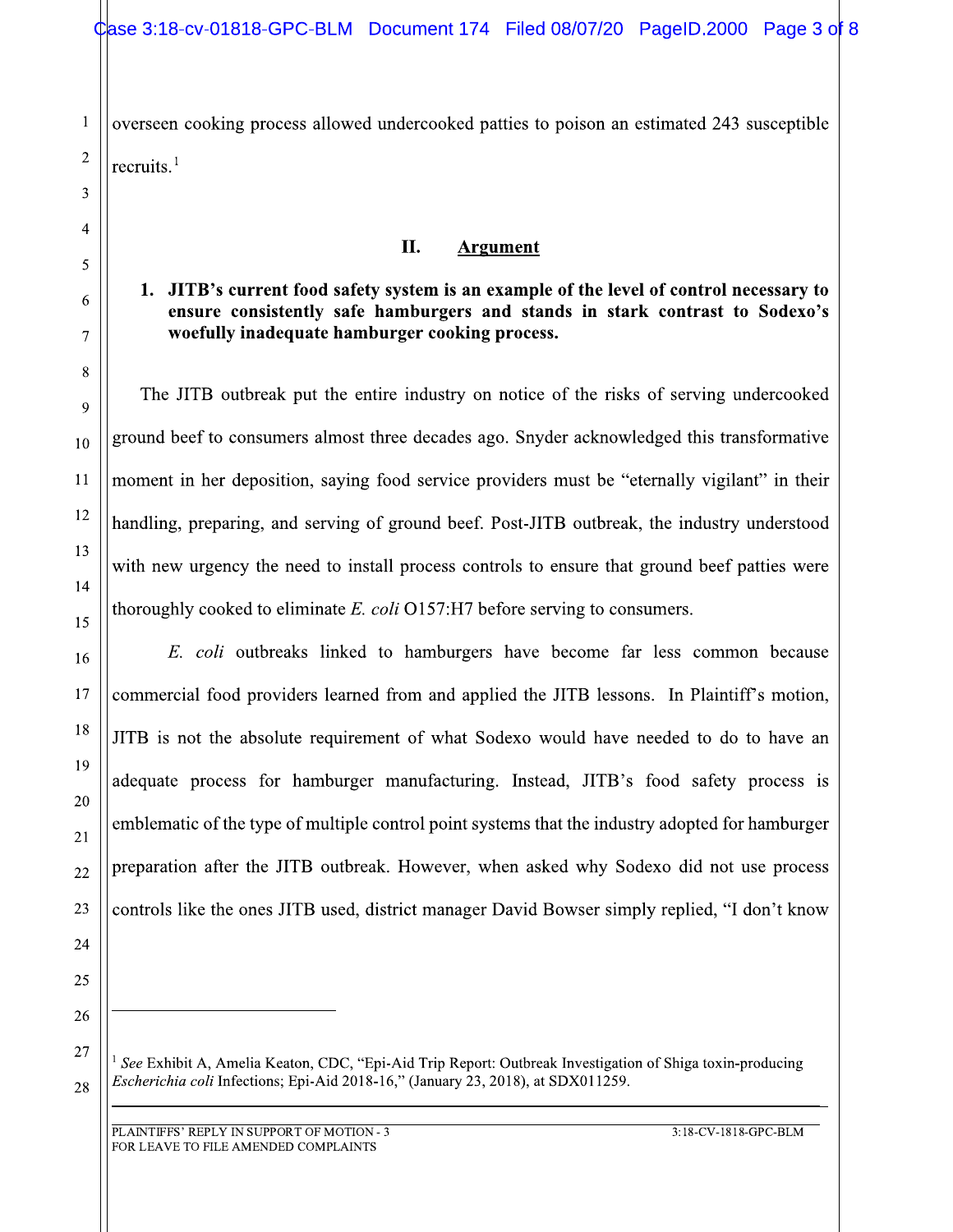the answer to that."<sup>2</sup> If Sodexo's hamburger process controls reflected a structure similar to JITB's layers of product control, the numerous, severe injuries in this outbreak would not have occurred.

Indeed, Sodexo's choice to include a bullet point list illustrating the differences between its facility and the JITB facility is self-incriminating. Sodexo's comparison of its meal and time constraints compared to those of JITB, which it appears to argue are less stressful, shows exactly why multiple process controls and stringent oversight were necessary in Sodexo's facility. If JITB knew to implement a scientifically validated, multi-control point cook process for its hamburgers in a routine fast food situation, then Sodexo certainly knew that it needed to implement a food safety system that was either equal to or better than JITB's to meet the demands of a high rush, high volume meal setting serving a recognized susceptible population like MH 569.

Sodexo knew of the potentially lethal consequences of serving undercooked ground beef, it knew that  $E$ . coli  $O157$ :H7 is frequently associated with ground beef, and it recognized the USMC recruits as a susceptible population. Even knowing this, Sodexo made the choice to serve 3,045 hamburger patties in the space of a few hours using frozen, raw ground beef patties and relying on end-product temperatures as its sole process control.

Within this framework, Sodexo maintains that its created-for-its-own-convenience "batch temping" method of taking and recording two temperatures for 3,045 hamburgers was sufficient to ensure that each one of the 3,045 hamburger patties had been cooked to 155°F for 15 seconds. Never mind that the patties were at various stages of freeze-thaw when they were put on old,

27 28

 $\mathbf 1$ 

 $\overline{2}$ 

3

 $\overline{4}$ 

5

6

 $\overline{7}$ 

8

9

10

 $11$ 

12

13

14

15

16

17

18

19

20

21

22

23

24

25

26

<sup>2</sup> Exhibit B, at page 2  $(112:7)$ .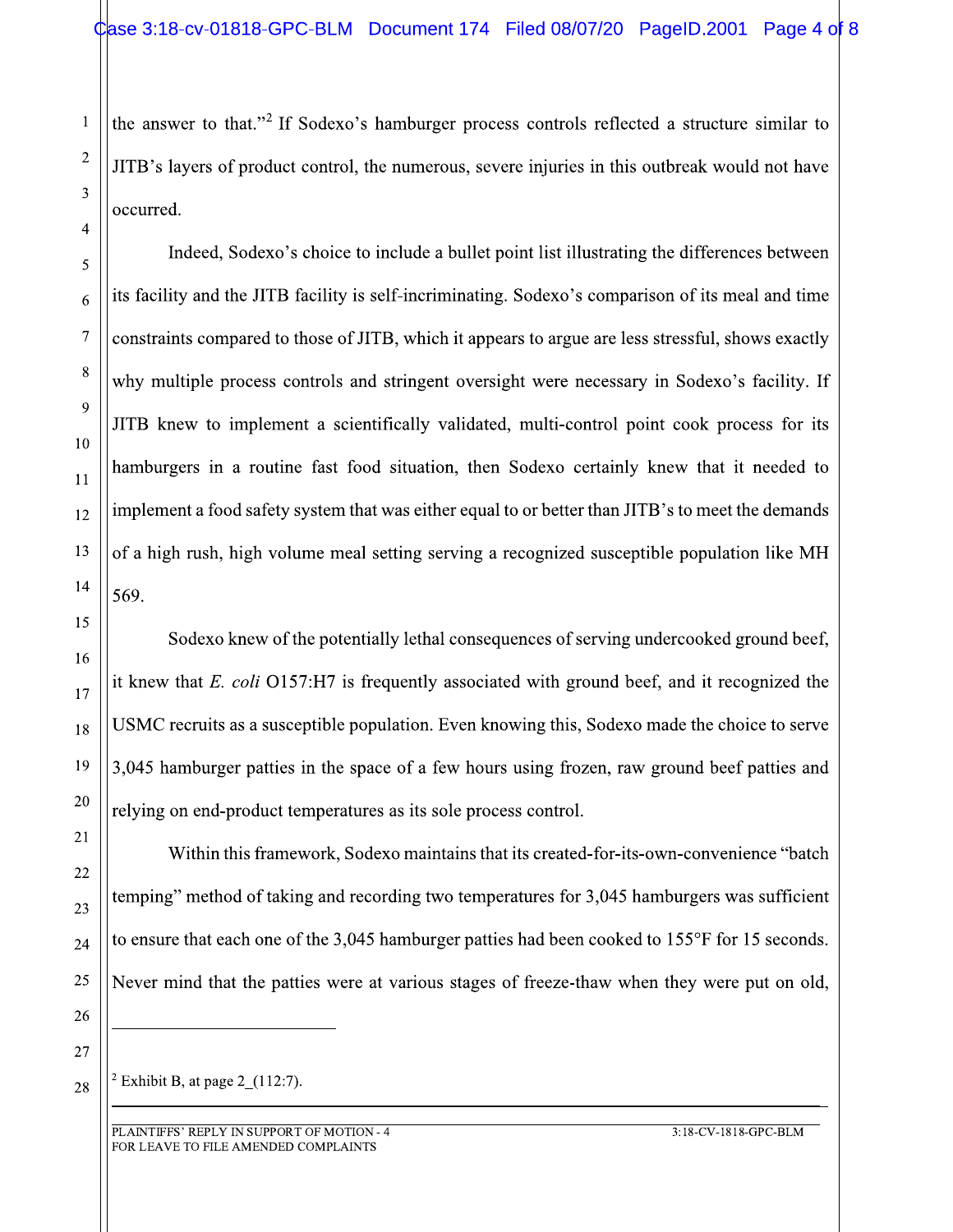unreliable grills or into the ovens, a process of which USMC did not approve. Meanwhile, Sodexo relied on a head cook who did not even know what E. coli was, nor at what grill temperature hamburgers were supposed to be cooked, to adequately supervise the hamburger process and accurately record the two temperatures that were taken.<sup>3</sup> This also requires, however, the grand assumption that the suspicious continuum of 170-degree temperatures recorded in Sodexo's HACCP logs for September and October 2017 was not fraudulent.<sup>4</sup> When compared to the industry standards evinced by JITB's hamburger process, a jury could plausibly find Sodexo's slipshod operation despicable enough to warrant an award of punitive damages.

### 2. Sodexo is a sophisticated entity that had multiple chances to change its cook process or stop serving hamburgers all together, but it did not act until faced with the consequences of its actions.

Throughout its response, Sodexo casts itself as a powerless entity oppressed by the contract imposed on it by USMC. Notably, Sodexo claims it was contractually required to use the USMC hamburger recipe, so any lapses in cooking processes are not its fault. But Sodexo has candidly admitted that it did not follow that recipe; it cannot now turn around and use the recipe as a shield to justify its misconduct. Indeed, Sodexo's deflections and excuse-making reflect its complete lack of sober, science-driven food safety analysis that allowed this outbreak to occur.

Sodexo's characterization that its hands were tied by the contract also ignores the reality that Sodexo is a billion-dollar, multi-national corporation with decades of experience in the food service industry. It is a quintessential "sophisticated party" that engaged in extensive negotiations

26 27

28

 $\mathbf 1$ 

 $\overline{2}$ 

3

 $\overline{4}$ 

5

6

 $\overline{7}$ 

 $8\,$ 

9

10

11

12

13

14

15

16

17

18

19

20

21

22

23

24

<sup>&</sup>lt;sup>3</sup> Exhibit C, at pages 2-5 (16:25-17:23; 23:25-24:3) <sup>4</sup> Exhibit D, at pages 2-3 (101:22-102:2).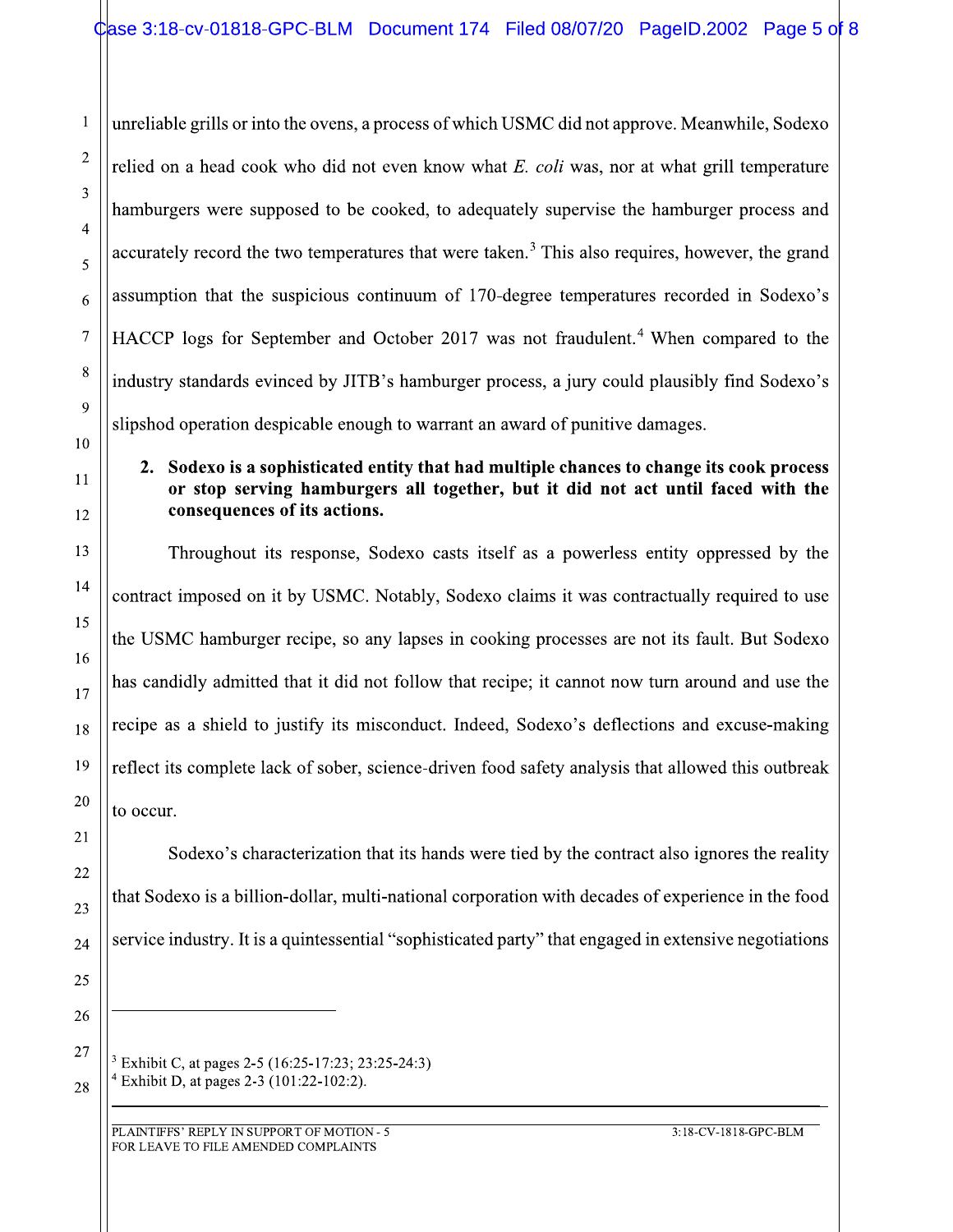with the USMC to secure its contracts. The extent of its autonomy becomes clear only after the CDC investigation concluded that undercooked beef was a potential source of the outbreak. If Sodexo was able to decide to stop serving hamburgers at MCRD and Camp Pendleton after the outbreak, as it did, or to start using pre-cooked patties, as it did at the Parris Island base, it certainly could have chosen to do so before the outbreak occurred.

Sodexo always had institutional knowledge of the risks associated with serving undercooked ground beef; the only thing that changed was its exposure to liability for failing to control that risk. Conduct like this, acting only after it was personally affected by its own misconduct, is what would lead a jury to find Sodexo had acted with willful and conscious disregard for the safety of others.<sup>5</sup>

# 3. There is nothing "common" about undercooking hamburgers in a post-JITB outbreak world, and Sodexo's misconduct is sufficiently egregious to support punitive damages.

Sodexo appears to argue that, because this case involves allegations of failing to properly cook hamburgers, such a claim is "common," and therefore does not justify punitive damages. But food poisoning cases can rise, and have risen, to the level of punitive conduct, even when a manufacturer lacked intent to cause harm. For example, in the case of Jensen Farms in 2013, two brothers were criminally prosecuted in the USDC for the District of Colorado for failing to adequately clean their cantaloupes. See DOJ, "Eric and Ryan Jensen Charged with Introducing Tainted Cantaloupe into Interstate Commerce," (Sept. 26, 2013) https://www.justice.gov/usaoco/pr/eric-and-ryan-jensen-charged-introducing-tainted-cantaloupe-interstate-commerce. Like

26

27

28

 $\mathbf 1$ 

 $\overline{2}$ 

3

 $\overline{4}$ 

5

6

 $\overline{7}$ 

8

9

10

 $11$ 

12

13

14

15

16

17

18

19

20

21

22

23

24

<sup>&</sup>lt;sup>5</sup> See, e.g., Pfeifer v. John Crane, Inc., 220 Cal. App. 4th 1270, 1300 (2013); George F. Hillenbrand, Inc. v. *Insurance Co. of North America*, 104 Cal. App. 4th 784, 816 (2002) (it is the jury who is "charged with assessing the degree of reprehensibility and meting out an appropriate financial disincentive" for unacceptable conduct).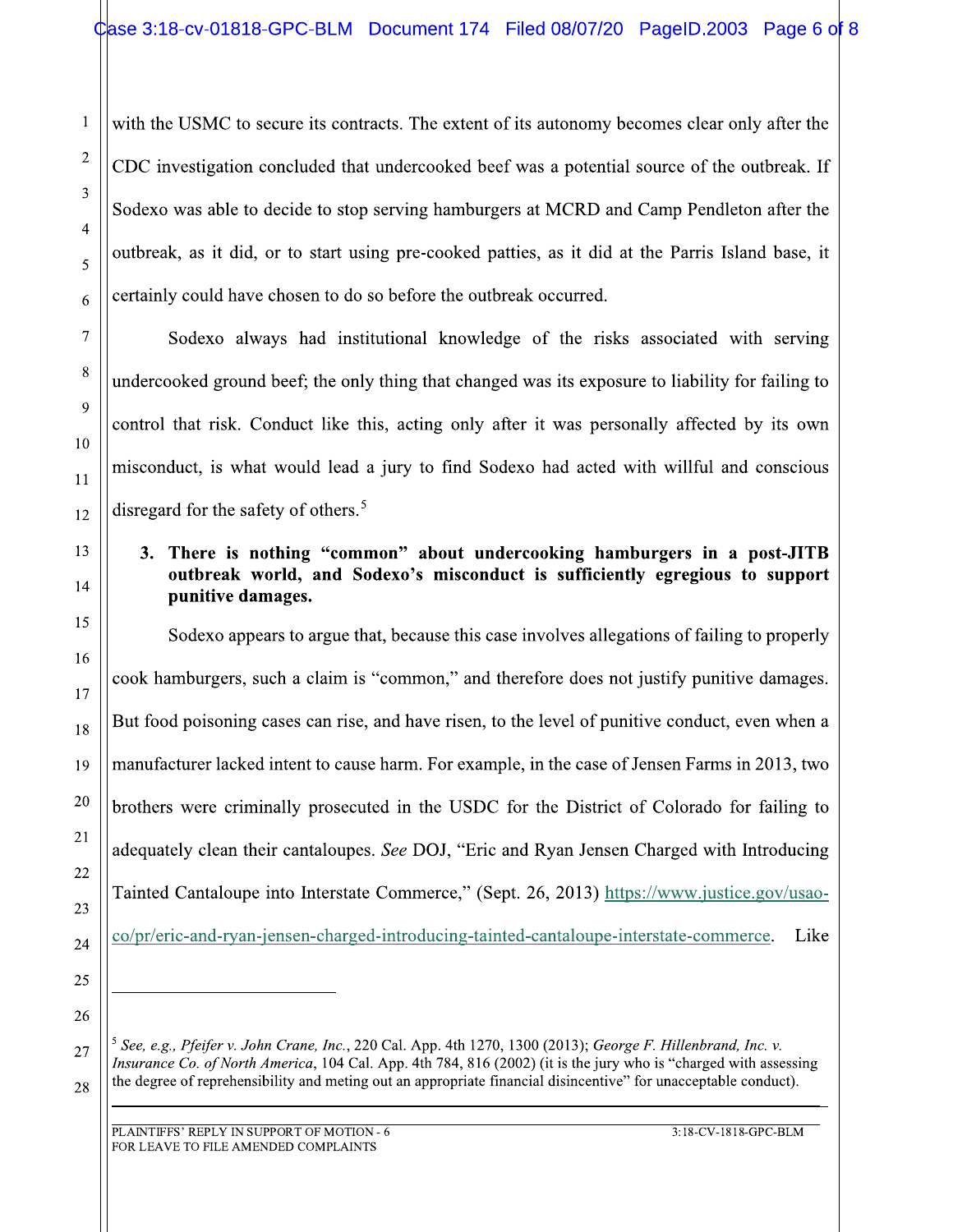#\$%&#'the brothers were aware of the potentially fatal consequences that selling *Listeria*contaminated melon could have on consumers. Unlike Sodexo, the Jensen brothers operated a ument 174 Filed 08/07/20 PageID.2004 P<br>the potentially fatal consequences that selling L<br>nsumers. Unlike Sodexo, the Jensen brothers ope<br>bhisticated knowledge of food safety. Nevertheles<br>to properly disinfect their product Solexo, the brothers were averaged and the solel of the risk its hamburger cooks and the solel of the risk its hamburger cooks of the risk its hamburger cooks of the risk its hamburger cooks of the risk its hamburger cooks  $\frac{1}{2}$  family-run farm and had no sophisticated knowledge of food safety. Nevertheless, they Example 10.2004 Page 7 of any sequences that selling *Listeria*-<br>the Jensen brothers operated a<br>food safety. Nevertheless, they<br>products, and such failure was<br>a Colorado.<br>greater institutional knowledge<br>o subject its syste  $\,$  failed to take the necessary precautions to properly disinfect their products, and such failure was  $\,$   $\,$   $\,$ The intertwalling and the University Christopher Solen School and the University of the University of the University of the University of the University of the University of the Universal Prosecution in Colorado.<br>
The Univ deemed egregious enough to warrant their criminal prosecution in Colorado.

When compared to the Jensen brothers, Sodexo had vastly greater institutional knowledge  $\vert$ could have on consumers. Unlike Sodexo, the Je<br>rm and had no sophisticated knowledge of food s<br>essary precautions to properly disinfect their prod<br>nough to warrant their criminal prosecution in Cole<br>red to the Jensen broth of the risk its hamburger cooking process created and, in failing to subject its system to any sort  $\vert$ had no sophisticated knowledge of food safety. Note recautions to properly disinfect their products, and warrant their criminal prosecution in Colorado.<br>
Le Jensen brothers, Sodexo had vastly greater institutions process c of formal or informal review or validation, was far more willful in ignoring adequate safety  $\vert$ Exercise precautions to properly disinfect their pro<br>
enough to warrant their criminal prosecution in Co<br>
pared to the Jensen brothers, Sodexo had vastly grea<br>
uurger cooking process created and, in failing to su<br>
mal revi measures. In a post-JITB outbreak world, the only entity in sight that "commonly" undercooked  $\blacksquare$ us enough to warrant their criminal prosecution in<br>sumpared to the Jensen brothers, Sodexo had vastly g<br>imburger cooking process created and, in failing to<br>formal review or validation, was far more willfu<br>oost-JITB outbrea its hamburgers was Sodexo, and it had been doing so for 18 years. It is this entire time span of  $\vert$ When compared to the Jensen brothers, Sodex<br>the risk its hamburger cooking process created and<br>formal or informal review or validation, was far<br>assures. In a post-JITB outbreak world, the only er<br>hamburgers was Sodexo, and of the risk its hamburger cooking pro<br>  $\begin{bmatrix}\n 9 \\
 10 \\
 11 \\
 12 \\
 13 \\
 14 \\
 15 \\
 16 \\
 17 \\
 18\n\end{bmatrix}$  (of formal or informal review or values)<br>
of formal or informal review or values)<br>
of formal or informal review or values<br>
of f dangerous behavior that pushes Sodexo's misconduct into the punitive ambit. A jury  $\vert\vert$ could plausibly find Sodexo acted with sufficient callous disregard for the safety of others to  $\vert$ warrant punitive damages.

# 4. By failing to validate or review Sodexo's cooking process at MH 569, Sodexo | corporate employees, including its Director of Food Safety, ratified Sodexo's  $\mid$ misconduct.

Sodexo's misconduct in this case was systematic and prevalent up through the highest  $\vert$ levels of management, including its Food Safety manager, which Plaintiffs allege in their Warrant punitive damages.<br>
4. By failing to validate or review Soc corporate employees, including its l<br>
misconduct.<br>
Sodexo's misconduct in this case was s<br>
levels of management, including its Food Sa<br>
amended complaints review Sodexo's cooking process at MH 569<br>
uding its Director of Food Safety, ratified<br>
case was systematic and prevalent up through th<br>
ts Food Safety manager, which Plaintiffs allege<br>
88. Plaintiffs allege that the woefu amended complaints at paragraph 38. Plaintiffs allege that the woefully inadequate cooking  $\vert$ process implemented in the kitchens was due to corporate management's total lack of initiative to review, validate, or ensure adequate oversight of hamburger Saturdays at MH 569. <sup>19</sup><br>
<sup>20</sup><br>
levels of management, including<br>
<sup>21</sup><br>
<sup>22</sup><br>
<sup>23</sup><br>
process implemented in the kitche<br>
<sup>24</sup><br>
<sup>25</sup><br>
<sup>26</sup><br>
<sup>26</sup><br>
<sup>27</sup><br>
<sup>27</sup><br>
<sup>28</sup><br> *White v. Ultramar*, 21 Cal. 4th 563<br>
<sup>28</sup> 19<br>
20<br>
20<br>
21<br>
22<br>
23<br>
23<br>
24<br>
25<br>
25<br>
24<br>
25<br>
24<br>
25<br>
25<br>
25<br>
27<br>
22<br>
25<br>
25<br>
25<br>
26<br>
27<br>
22<br>
22<br>
25<br>
24<br>
22<br>
25<br>
24<br>
22<br>
24<br>
24<br>
25<br>
24<br>
25<br>
24<br>
25<br>
24<br>
25<br>
24<br>
25<br>
24<br>
24<br>
24<br>
24<br>
24<br>
24<br>
24<br>
25<br>
24<br>
24<br>
25<br>
24<br>
25<br>
2 ent, including its Food Safety manager, which<br>ts at paragraph 38. Plaintiffs allege that the wood<br>in the kitchens was due to corporate manageme<br>or ensure adequate oversight of hamburger Saturd<br>'s Food Safety Director, Heid

As Sodexo's Food Safety Director, Heidi Snyder certainly "exercise[d] substantial  $1$ ndependent authority and judgment over decisions that ultimately determine $\lfloor d \rfloor$  corporate policy. The same  $\lfloor d \rfloor$ *White v. Ultramar*, 21 Cal. 4th 563, 573, 88 Cal. Rptr. 2d 19, 26, 981 P.2d 944, 951 (1999). Yet, Process implemented in the kitchens was d<br>
24<br>
to review, validate, or ensure adequate over<br>
25<br>
As Sodexo's Food Safety Direct<br>
26<br>
independent authority and judgment over de<br>
27<br>
White v. Ultramar, 21 Cal. 4th 563, 573, mplemented in the kitchens was due to corporate r<br>
validate, or ensure adequate oversight of hamburg<br>
Sodexo's Food Safety Director, Heidi Snyde<br>
ent authority and judgment over decisions that ultim<br> *Jltramar*, 21 Cal. 4t mented in the kitchens was due to corporate managemented in the kitchens was due to corporate management<br>
date, or ensure adequate oversight of hamburger S<br>
dexo's Food Safety Director, Heidi Snyder cer<br>
thority and judgme ns was due to corporate management's total lack contract and the oversight of hamburger Saturdays at MH 569.<br>
Director, Heidi Snyder certainly "exercise[d]<br>
t over decisions that ultimately determine[d] corporor, 573, 88 C vas due to corporate management's total lack of in<br>
oversight of hamburger Saturdays at MH 569.<br>
rector, Heidi Snyder certainly "exercise[d] sub<br>
er decisions that ultimately determine[d] corporate<br>
3, 88 Cal. Rptr. 2d 19, orate management's total lack of initiative<br>
amburger Saturdays at MH 569.<br>
Snyder certainly "exercise[d] substantial<br>
at ultimately determine[d] corporate policy."<br>
. 2d 19, 26, 981 P.2d 944, 951 (1999). Yet,<br>
3:18-CV-181 The state of initiative<br>tys at MH 569.<br>"exercise[d] substantial<br>rmine[d] corporate policy."<br>.2d 944, 951 (1999). Yet,<br>3:18-CV-1818-GPC-BLM

<u> 1989 - Andrea Barbara, amerikana amerikana amerikana amerikana amerikana amerikana amerikana amerikana amerika</u>

-

 $\mathbf 1$